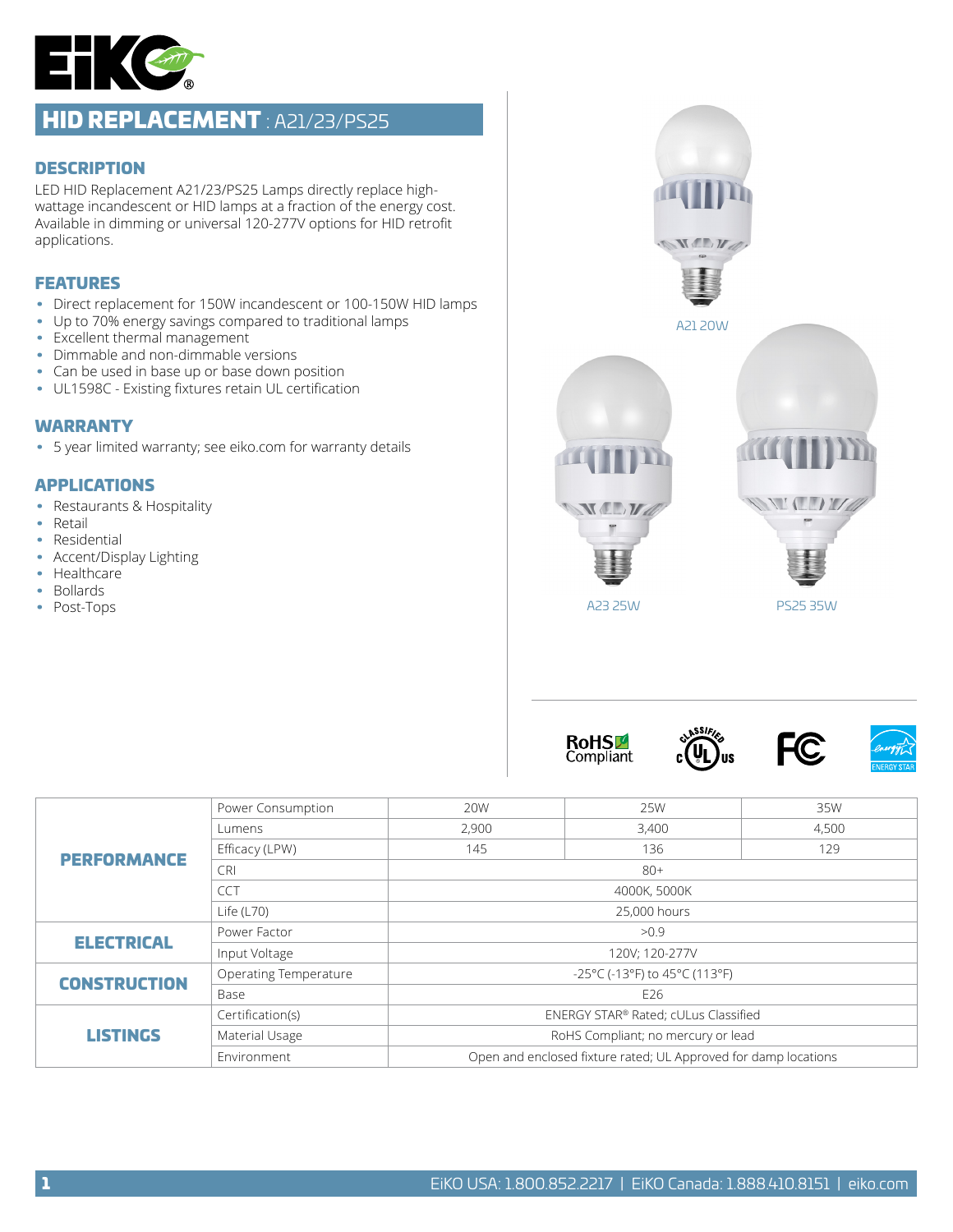### PERFORMANCE SUMMARY

| <b>Order</b><br><b>Code</b> | Item#             | <b>Lumens</b> | <b>Watts</b> | <b>LPW</b> | <b>CCT</b> | <b>CRI</b> | <b>Volts</b> | Life/<br><b>Hours</b> | <b>Replaces</b> | <b>Dimmina</b> | <b>ES</b> |
|-----------------------------|-------------------|---------------|--------------|------------|------------|------------|--------------|-----------------------|-----------------|----------------|-----------|
| 10654                       | LED20WA21/840-U   | 2.900         | 20W          | 145        | 4000K      | 80         | 120-277V     | 25,000                | 150W Incan      | Non-Dim        | ★         |
| 10655                       | FD20WA21/850-U    | 2,900         | 20W          | 145        | 5000K      | 80         | 120-277V     | 25,000                | 150W Incan      | Non-Dim        | ★         |
| 10656                       | LED20WA21/840-DIM | 2.900         | 20W          | 145        | 4000K      | 80         | 120V         | 25,000                | 150W Incan      | Dimmable       | $\star$   |
| 10657                       | FD20WA21/850-DIM  | 2.900         | 20W          | 145        | 5000K      | 80         | 120V         | 25,000                | 150W Incan      | Dimmable       | $\star$   |
| 10658                       | LED25WA23/840-U   | 3,400         | 25W          | 136        | 4000K      | 80         | 120-277V     | 25,000                | <b>100W HID</b> | Non-Dim        | ★         |
| 10659                       | LED25WA23/850-U   | 3,400         | 25W          | 136        | 5000K      | 80         | 120-277V     | 25,000                | <b>100W HID</b> | Non-Dim        | $\star$   |
| 10660                       | LED35WPS25/840-U  | 4,500         | 35W          | 129        | 4000K      | 80         | 120-277V     | 25,000                | <b>150W HID</b> | Non-Dim        | ★         |
| 10661                       | LED35WPS25/850-U  | 4,500         | 35W          | 29         | 5000K      | 80         | $20 - 277V$  | 25,000                | <b>150W HID</b> | Non-Dim        | ★         |

*NOTE: Use order code when ordering.* ★*ENERGY STAR® Rated* 

### DIMENSIONS